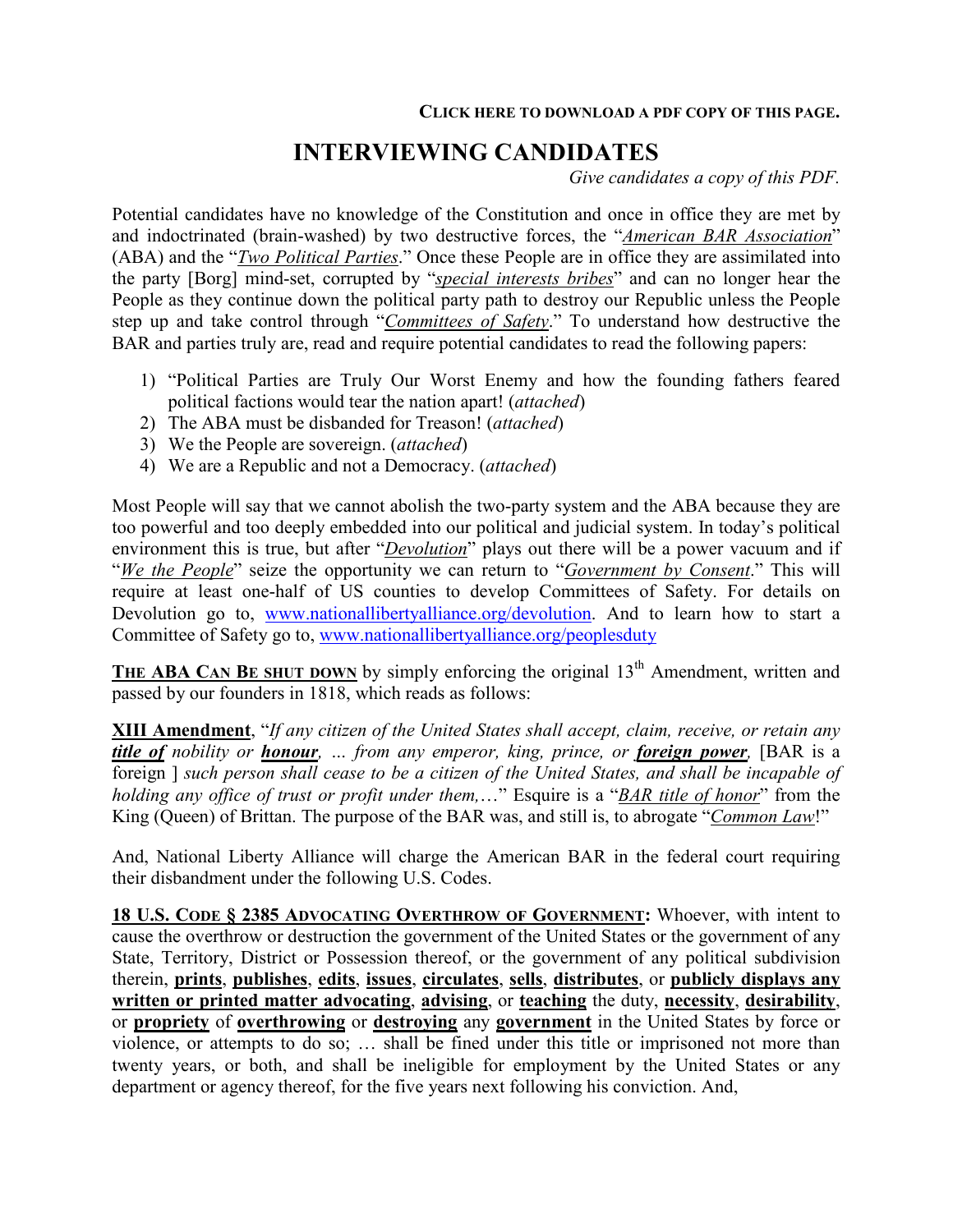**18 U.S. CODE §2381 - TREASON:** Whoever, owing allegiance to the United States, levies war against them or adheres to their enemies, giving them aid and comfort within the United States or elsewhere, is guilty of treason and shall suffer death, or shall be imprisoned not less than five years and fined under this title but not less than \$10,000; and shall be incapable of holding any office under the United States.

**WE CAN SHUT DOWN THE POLITICAL PARTIES** by simply taking back political control from the statutory "*Committeeman Process*" by organizing Committee of Safety and thereby empowering the "*Free and Independent People*." The political parties suffer from membership attrition because of party boss control and corruption. They cannot survive competition by "*Free and Independent Committeemen*" and in time will just erode away. COS committeemen have far more power and authority then statutory committeemen; They have the power to walk "*anyone's designating petitions*" (party or no party) to put patriots on the ballot, they can recall any elected official, they can control our courts of Law, they can control local government, they can bring treason charges to the "*Free and Independent Grand Jury*" for potential indictments, they can take control of our children's education requiring a classical education, civics, real American History and instruct them on their heritage and duty as a citizen, in short they can have "Government by Consent." This is what they stole from us and today it is possible to take back our Republic! For more information and details on Committees of Safety go to, www.nationallibertyalliance.org/peoplesduty

With the aforesaid in mind and the realization that it would be extremely rare that anyone in office or running for office knows that we are a Republic not a democracy, that we are a common law nation, that parties are divisive and destructive to a common law republic, that our courts are unjust, that "BAR" attorneys are the minions of the new world order, that their authority is limited by the Constitution. They are completely ignorant of the Peoples sovereignty under our "Common Law Republic," and it's Common Law Constitution! Candidates must be instructed in these things, without which they will be educated by the BAR and political parties. Therefore, any potential candidate contacting your COS to request an interview should be sent to www.nationallibertyalliance.org/start-here to take the following courses, without which we should not support their candidacy.

- 1) **FOUNDATION STUDY** (*This study is an introduction to our Heritage*)
- 2) **INTRODUCTION TO THE CONSTITUTION COURSE** (*This course is an introduction to our Founding Documents*)
- 3) **CIVICS COURSE** (*This course is an introduction to American History and how we lost control*)
- 4) **GOVERNMENT BY CONSENT COURSE** (*This course prepares us for Government by Consent*)

From the time candidates request an interview and have the interview they may not be able to complete all the aforesaid courses, but a prerequisite to placing them on the ballot, by walking their designating petitions, they "*must*" complete the courses and request a certificate of completion from NLA to prove it before walking the candidate's designating petition.

Require candidates to write a 500 word essay on why the People should support their candidacy and we will post it on www.NationalLibertyAlliance.org if the COS decides to support their candidacy. They should be able to articulate what they learned so far from the courses already taken. (suggested candidate's time 5-10 min).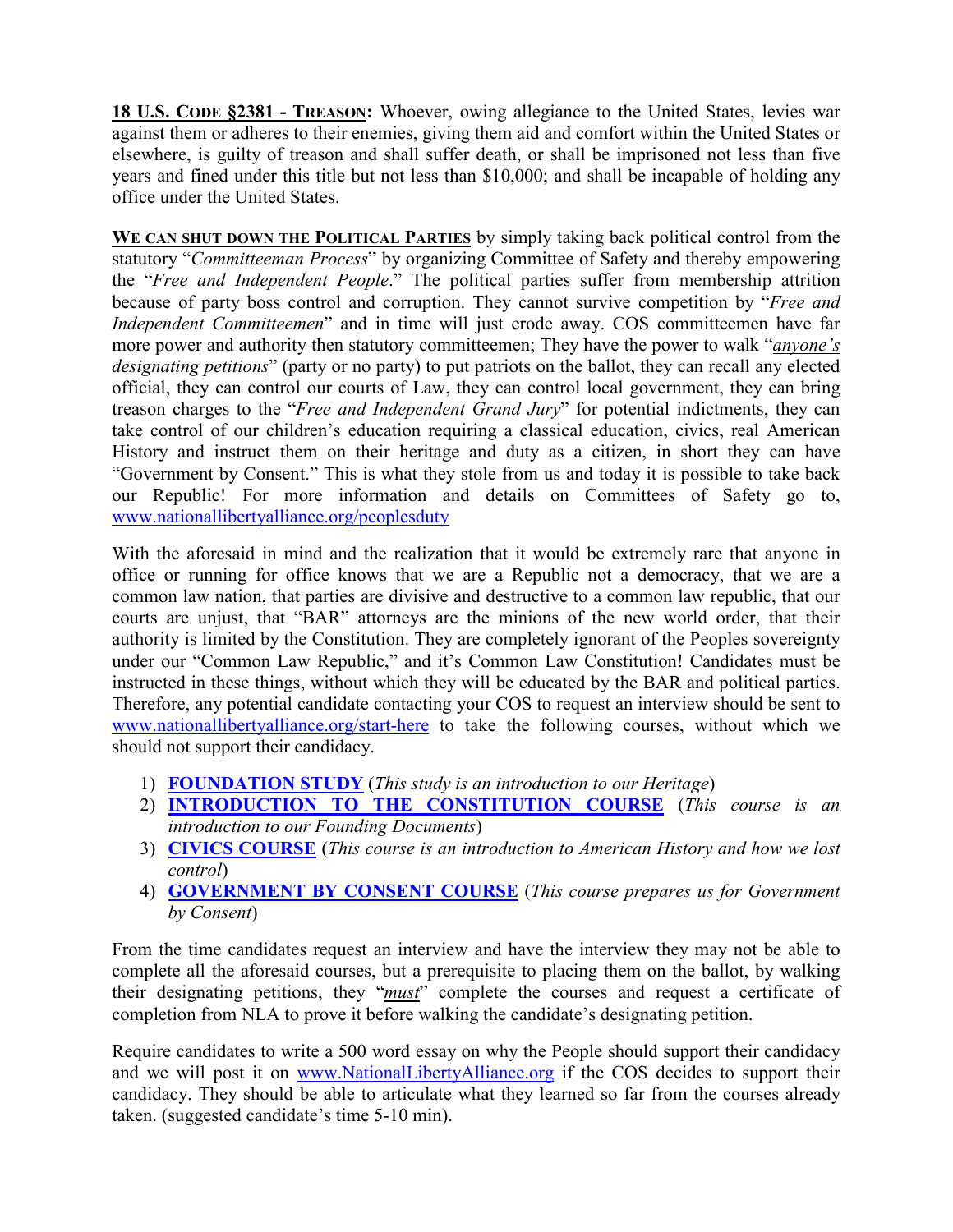The COS County Chairman must require candidates contact information including phone number, fax, mailing address, and e-mail, which will be used to contact the candidate while in office concerning any violations that may need to be corrected.

Before opening for questions the following expectations of "*We the People*" need to be "*strongly impressed*" upon the candidate.

- 1) We the People are taking back our power of "*Government by Consent*" and we expect candidates to represent the People and not special interest groups or party positions.
- 2) If the candidate is a BAR member they must leave the BAR.
- 3) Once elected they must leave their party and designate themselves as "NO PARTY AFFILIATION" and vote their conscience.
- 4) As per the preamble to the Constitution ordained by "*We the Sovereign People*" all candidates' political judgements must be just, insure domestic tranquility, promote the general welfare, and secure the blessings of liberty.
- 5) The following issues are divisive and "We the People" did not authorize under the Constitution for candidates to debate, abortion, planned parenthood, gay marriage, same sex marriage, gay adoption rights, anti-discrimination laws, gender identity, genderchange for minors, transgender athletes, free birth control, private prisons, climate change, foreign lobbying, common core national standards, property taxes, defunding the police, hate speech, critical race theory, required racial sensitivity training, forced vaccination on children, confederate flag on gov. property, businesses requirement of women on board of directors, women to serve in combat roles, euthanasia, drug policy, gun control, electoral college, removing references to God on money on federal buildings, and national monuments, etc.
- 6) Candidate must acknowledge and respect the sovereignty of the People.
- 7) Legislative law is "*equity*" not Law!
- 8) Freedom of Information Act requests (FOIA) should only be required when there may be a need for redacting sensitive information.
- 9) Under Article I Section 8 of the Constitution, which in principle applies to all state constitutions, no law can be made outside the eighteen powers granted in said article.
- 10) Any elected official who uses their political office to springboard a position to regulate or stifle our free speech, right to bear arms, right of redress of grievances, right to travel, right to court access without a fee, right to practice law (without a BAR license) or any other restrictions upon our Liberty "*wars*" against the People and may be subject to prosecution under 18 U.S. Code §2381 Treason.
- 11) If the candidates political position empowers them to appoint other officers it is the candidates responsibility to ensure that they too are properly educated before they take their oath.
- 12) If running for legislator we expect them to support the rewriting of the house rules which will allow all voices to be heard and issues to be voted upon without exception. The speaker of the house has no more say or authority than any other member. People rule not parties!
- 13) Agenda 21 is unconstitutional and is to be defeated.
- 14) The U.S. Food and Drug Administration are not doing their due diligence in protecting the American People. We have genetically modified organisms and various poisons such as high fructose corn syrup in our food, water and air. We expect all elected officials to rally around the banning of all these dangerous additives.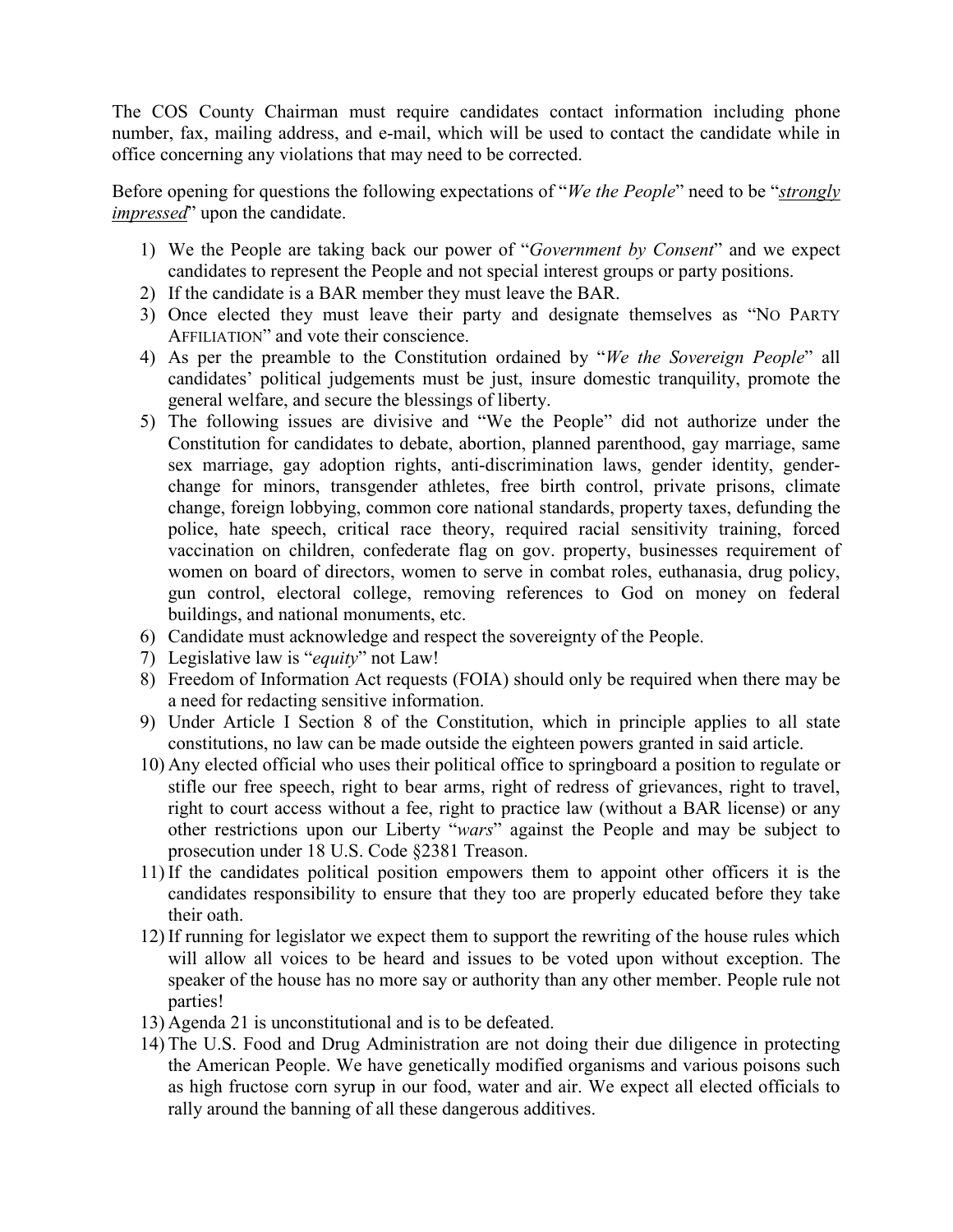- 15) The U.S. Food and Drug Administration are in bed with big pharma. Most of their drugs are life threatening doing more damage than good. The FDA and big pharma has stifled and villainized chiropractic and natural holistic approach and medicine.
- 16) Accepting money from lobbyists is bribery and we will consider indictments.
- 17) The People's will is declared in our founding documents.
- 18) Legislators were never vested with authority to write any legislation that controls the behavior of the People.
- 19) The Declaration of Independence is a covenant with God and puts us under the "*Laws of nature's God*."
- 20) The Constitution defines the powers vested to our representatives.
- 21) If you cannot find the authority in the Constitution to debate or discuss a particular issue you don't have the authority to raise the issue for debate. Any issue debated and voted on must show Constitutional authority via "*Article, section and paragraph*."
- 22) Candidates must support "*Republic Review*" www.nationallibertyalliance.org/republicreview
- 23) In interpreting the Constitution Thomas Jefferson said, "*On every question of construction (of the Constitution) let us carry ourselves back to the time when the Constitution was adopted, recollect the spirit of the debates, [Federalist & Anti-Federalist* papers] *and instead of trying what meaning may be squeezed out of the text, or invented against it, conform to the probable one in which it was passed*."
- 24) "*THE Conventions of a number of the States, having at the time of their adopting the Constitution, expressed a desire, in order to prevent misconstruction or abuse of its powers, that further declaratory and restrictive clauses should be added: And as extending the ground of public confidence in the Government, will best ensure the beneficent ends of its institution*." The Bill of Rights (Constitution) is the ruler by which all legislation is judged. Any legislation that is repugnant to our Liberty is null and void.

Final word, federal congressional districts often cover numerous counties and therefore the political committee will need to coordinate the interview with other committees of safety in other counties. The same is true for many state legislators because of gerrymandering, which also needs to be addressed.

We should not be interested in questioning these candidates as to what positions they may take on the endless list of divisive subjects instead we should make it clear that these subjects are not their concern and are not to be publically debated.

NLA will bring the U.S. Supreme Court and the federal and state judiciary back under the chains of the Constitution via federal court case filings, but it will be the "*Jury Administrators*" supported by the county committee of safety that is to maintain binding them down with the chains of the Constitution.

**Q&A:** All questions should be framed not to suggest that they have the authority to debate certain issues in public that they have no authority to debate and vote on. For instance we don't care what the candidates thoughts are on divisive subjects like abortion, gay marriage, same sex marriage, gay adoption rights, anti-discrimination laws, gender identity, etc. It is more important that candidates understand that we will not tolerate bad behavior, for which we will "*recall*."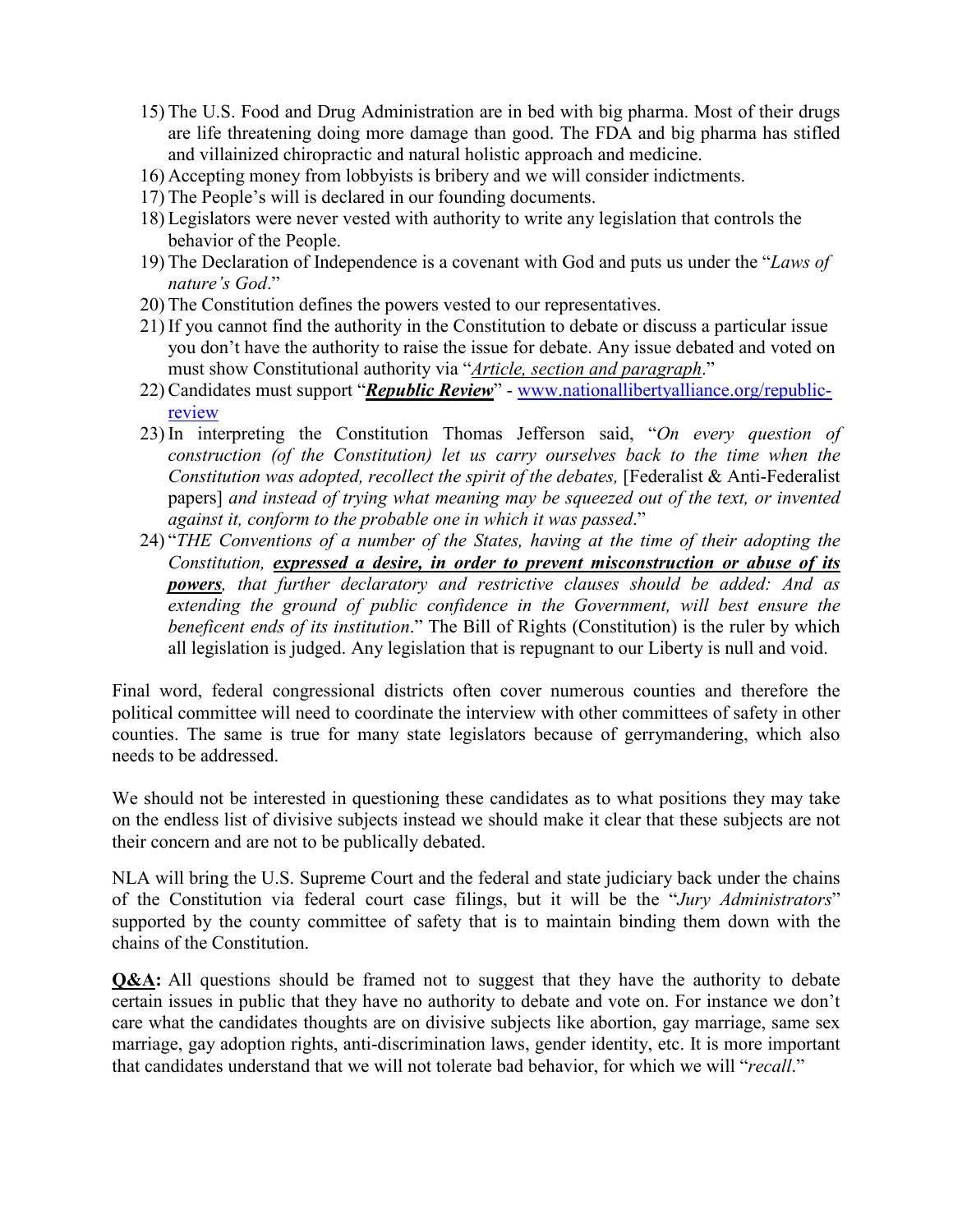## **POLITICAL PARTIES ARE TRULY OUR WORST ENEMY**

*The Founding Fathers Feared Political Factions Would Tear the Nation Apart*!

**JOHN ADAMS, letter to Jonathan Jackson, October 2, 1789**, "*There is nothing which I dread so much as a division of the Republic into two great parties, each arranged under its*  leader, and concerting measures in opposition to each other. This, in my humble apprehension, *is to be dreaded as the greatest political evil under our Constitution*."

**Thomas Jefferson letter to Francis Hopkinson, 1789**, *"I never submitted the whole system of my opinions to the creed of any party of men whatever in religion, in philosophy, in politics, or in anything else where I was capable of thinking for myself. Such an addiction is the last degradation of a free and moral agent. If I could not go to heaven but with a political party, I would decline to go.***"**

**Thomas Paine, The Opposers of the Bank, 1787**, *"Party knows no impulse but spirit, no prize but victory. It is blind to truth, and hardened against conviction. It seeks to justify error by perseverance, and denies to its own mind the operation of its own judgment. <i>A man under the tyranny of party spirit is the greatest slave upon the earth, for none but himself can deprive him of the freedom of thought."*

**GEORGE WASHINGTON in his Farewell Address on 19th September 1796, said, "***Political parties obstruct the execution of the laws with the real design to direct, control, counteract, or awe the regular deliberation and action of the constituted authorities.* 

*Political parties serve to organize division and thereby give an artificial and extraordinary force; to put in the place of the delegated will of the nation the will of a party.* 

*Often a small but artful and enterprising minority make the public administration the mirror of the ill concerted and inappropriate projects of division, rather than the organ of consistent and wholesome plans digested by common councils and modified by mutual interests.* 

*However combinations or associations of the above description may now and then answer popular ends political parties are likely, in the course of time and things, to become potent engines by which cunning, ambitious, and unprincipled men will be enabled to <i>subvert the power of the people and to usurp for themselves the reins of government, destroying afterwards the very engines which have lifted them to unjust dominion."* 

*One method of assault may be to effect in the forms of the Constitution alterations which will impair the energy of the system and thus to undermine what cannot be directly overthrown.* 

*I have already intimated to you the danger of parties in the state, with particular reference to the founding of them on geographical discriminations.* 

*Let me now take a more comprehensive view and warn you in the most solemn manner against the exceedingly harmful effects of the spirit of party, generally. This spirit, unfortunately, is inseparable from our nature, having its root in the strongest passions of the human mind. It exists under different shapes in all governments, more or less stifled, controlled, or repressed; but in those of the popular form it is seen in its greatest rankness and is truly our worst enemy.*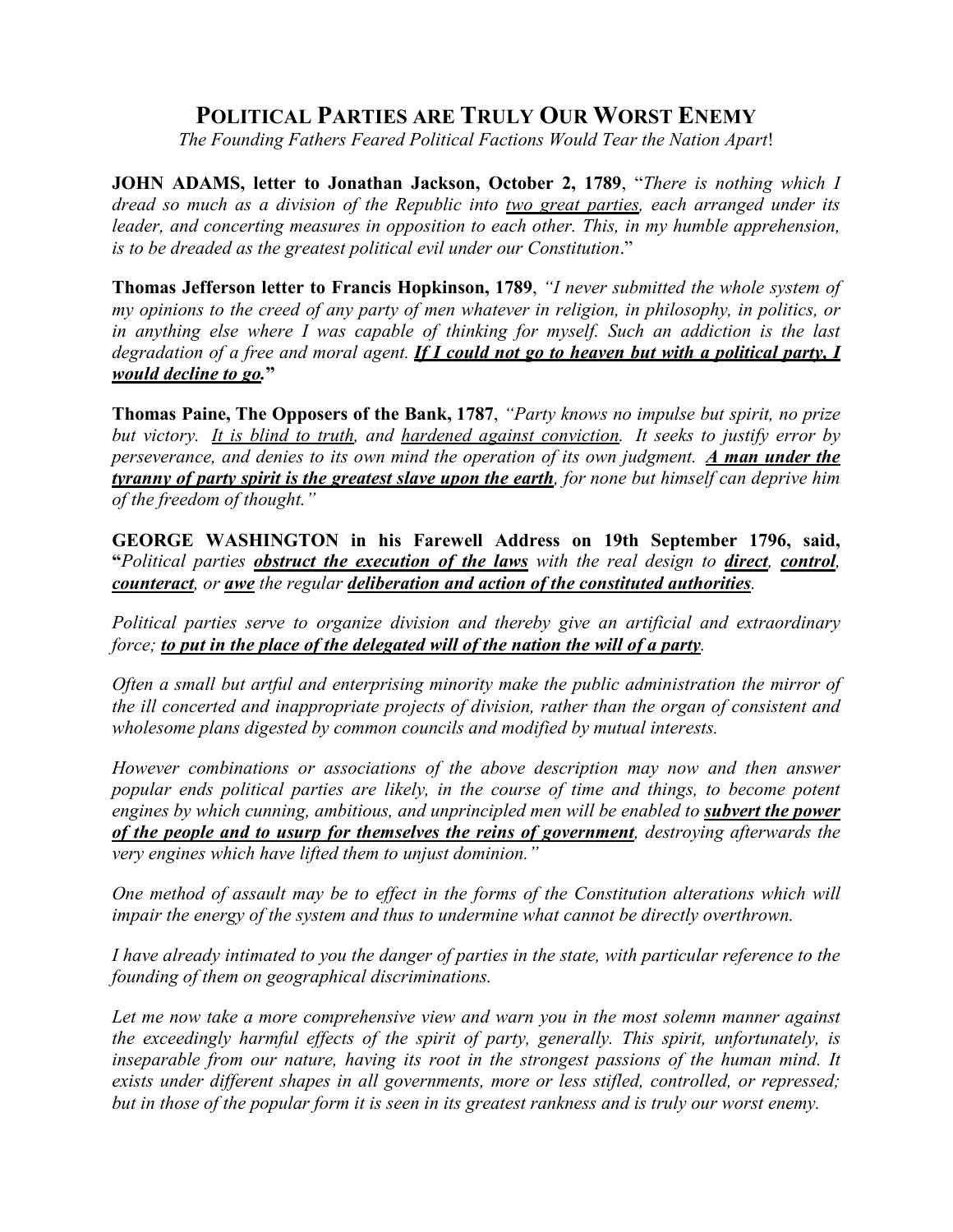*The alternate domination of one faction over another, sharpened by the spirit of revenge natural to party dissension, which in different ages and countries has perpetrated the most horrid atrocities, is itself a frightful despotism.* 

*But this leads at length to a more formal and permanent despotism. The disorders and miseries which result gradually incline the minds of men to seek security and repose in the absolute power of an individual; and sooner or later the chief of some prevailing faction, more able or more fortunate than his competitors, turns this disposition to the purposes of his own elevation on the ruins of public liberty.*

The common and continual mischief's of the spirit of party ... serves always to **distract the** *public councils and enfeeble the public administration. It agitates the community with illfounded jealousies and false alarms, kindles the animosity of one part against another, and foments occasionally riot and insurrection. It opens the door to foreign influence and corruption, which find a facilitated access to the government itself through the channels of party passions. Thus the policy and the will of one country are subjected to the policy and will of another*."

Under Article I section 8 "*We the People Vested Congress*" with 18 powers of which they may have open debates about and write legislation. The following is a list of inappropriate political debates, found at www.ISideWith.com that Congress has no authority to debate and write law on, some of which is treasonous, divisive and the ruin of public liberty.

- Abortion
- Planned Parenthood
- Gay Marriage
- Same sex marriage
- Gay adoption rights
- Anti-discrimination laws
- Gender identity
- Gender-change for minors
- Transgender athletes
- Free birth control
- Private Prisons
- Climate Change
- Foreign Lobbying
- Common Core national standards?
- Gerrymandering
- Minimum wage
- Welfare Drug Testing Poll
- Property Taxes
- Defunding the Police
- Death penalty
- Hate speech
- Critical race theory taught K-12
- Required racial sensitivity training
- Forced vaccination on children
- Confederate flag on gov. property
- Safe spaces for students
- Businesses requirement of women on board of directors
- Women to serve in combat roles
- Euthanasia
- Drug Policy
- Gun Control
- Patriot Act
- NSA Domestic Surveillance
- Electoral College
- Mandatory Military Service
- Mandatory buyback of assault weapons
- Removing references to God on money, federal buildings, and national monuments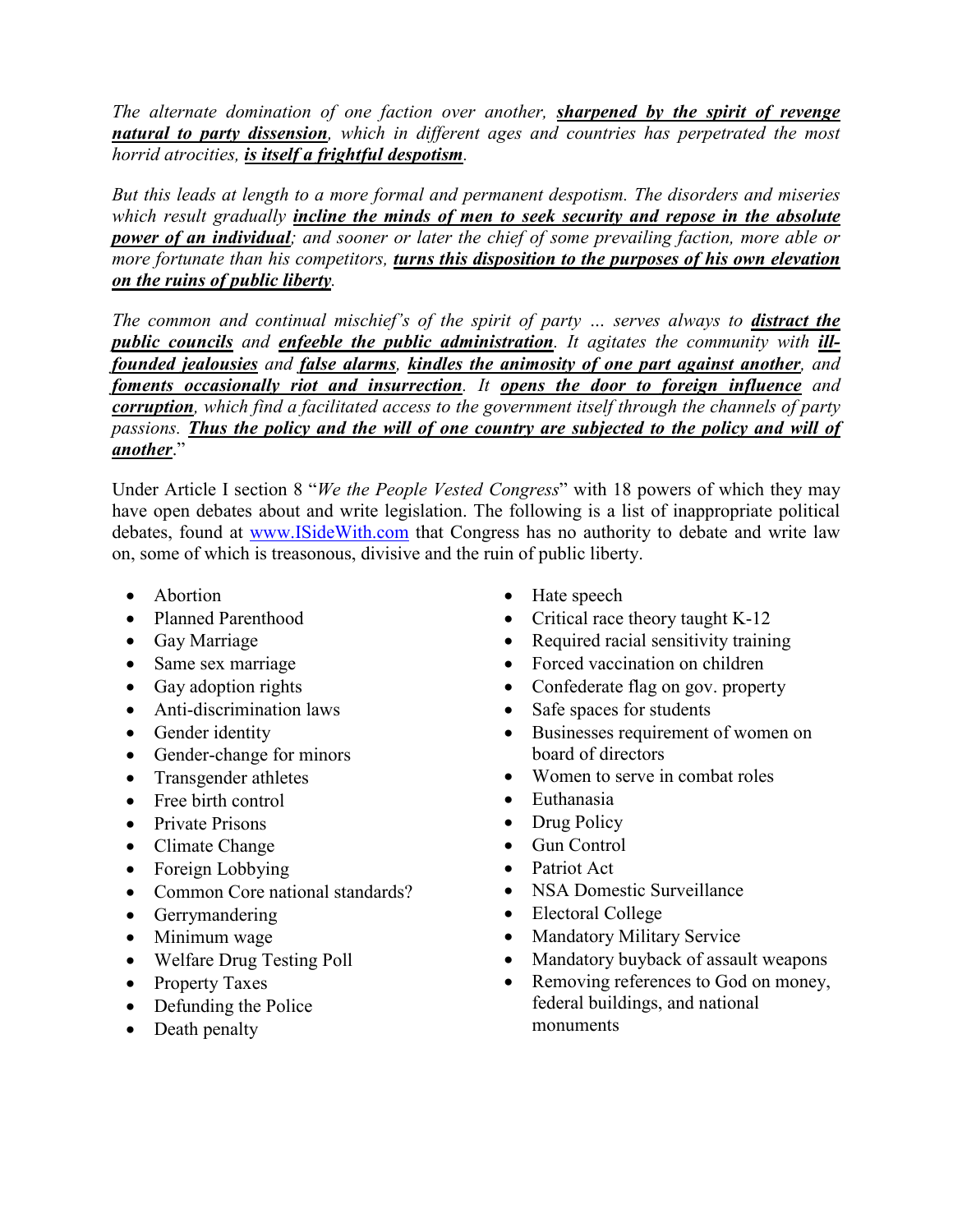## **THE ABA MUST BE DISBANDED FOR TREASON!**

The American BAR Association has seized control of our government at every level with the aid of the Deep State; Whereas, no decision is made, no law is passed and no issue is resolved without the seditious BAR orchestrated legislation and control of our courts, via the requiring of a law license intended to regulate our Liberties and eventually abolish them and the calling and stacking grand and petit juries; all a necessity for their NWO.

**1750** THE BRITISH BAR was established in the colonies to abrogate the Common Law and suppress the beginning of the American rebellion steered by Benjamin Franklin.

**1819 THE ORIGINAL RATIFIED 13TH AMENDMENT** that prevented BAR members from holding an office of trust was removed by the ABA controlled Congress and replaced with another sometime before 1865.

**XIII Amendment**, "*If any citizen of the United States shall accept, claim, receive, or retain any title of nobility or honour, … from any emperor, king, prince, or foreign power, such person shall cease to be a citizen of the United States, and shall be incapable of holding any office of trust or profit under them,...*" Esquire is a "title of honor."

**1822 TREATY OF VERONA –** The British Monarch and Pope secretly agree to undermine the American System of government via the Treaty of Verona. The British Monarch breaches the Treaty of Ghent and both the Pope and the King secretly breach their trust as International Trustees. They set out on a covert action and issued Letters of Marque and Reprisal to the members of the Bar Associations, allowing them to act as Foreign Agents on American soil and as privateers free to plunder American commerce.

**1871 ORGANIC ACT OF 1871 –** The BAR controlled Forty-first Congress, under Section 34, Session III, chapters 61 and 62, created a foreign government (state) within a state within a city forming a **corporation** called the **UNITED STATES Inc.,** owned by foreign interests, moved in and shoved the original Constitution into a dustbin. 28 USC §3002 Definitions (15) "United States" means (A) a Federal corporation; In 1871 in an act of high treason, the  $41<sup>st</sup>$  Congress acted without constitutional authority, an act of fraud, conspiracy and subversion against the United States of America attempting to depose our covenant with our Creator and thereby establishing a totalitarian government unaccountable to We the Sovereign People, under foreign control, behind which the conspiratorial erosion of our Constitution began. This transformed our Unalienable Rights to civil rights, our Republic to a democracy, the United States to a corporation, and the Laws of Nature's God to civil and criminal laws which have their roots in Babylon. This placed the United States under fiction of law and as long as the People believe the fiction to be law, it is!

**1878 SEVENTY-FIVE LAWYERS ESTABLISH ABA –** The American Bar Association (ABA) was founded on August 21, 1878. In an act of high treason, 100 BAR lawyers from twenty-one states and the District of Columbia met in Saratoga Springs, New York, to establish the American Bar Association, the minions of the "*new order of the ages.*" Since that first meeting, the ABA continued the work of the British BAR working in the shadows infiltrating our government, our courts, our churches, our institutions, our medical services, our educational system, and our media; demoralizing our children all in an effort to expunge our common law and replace it with civil law a/k/a Babylonian law, Justinian law, or Roman Law.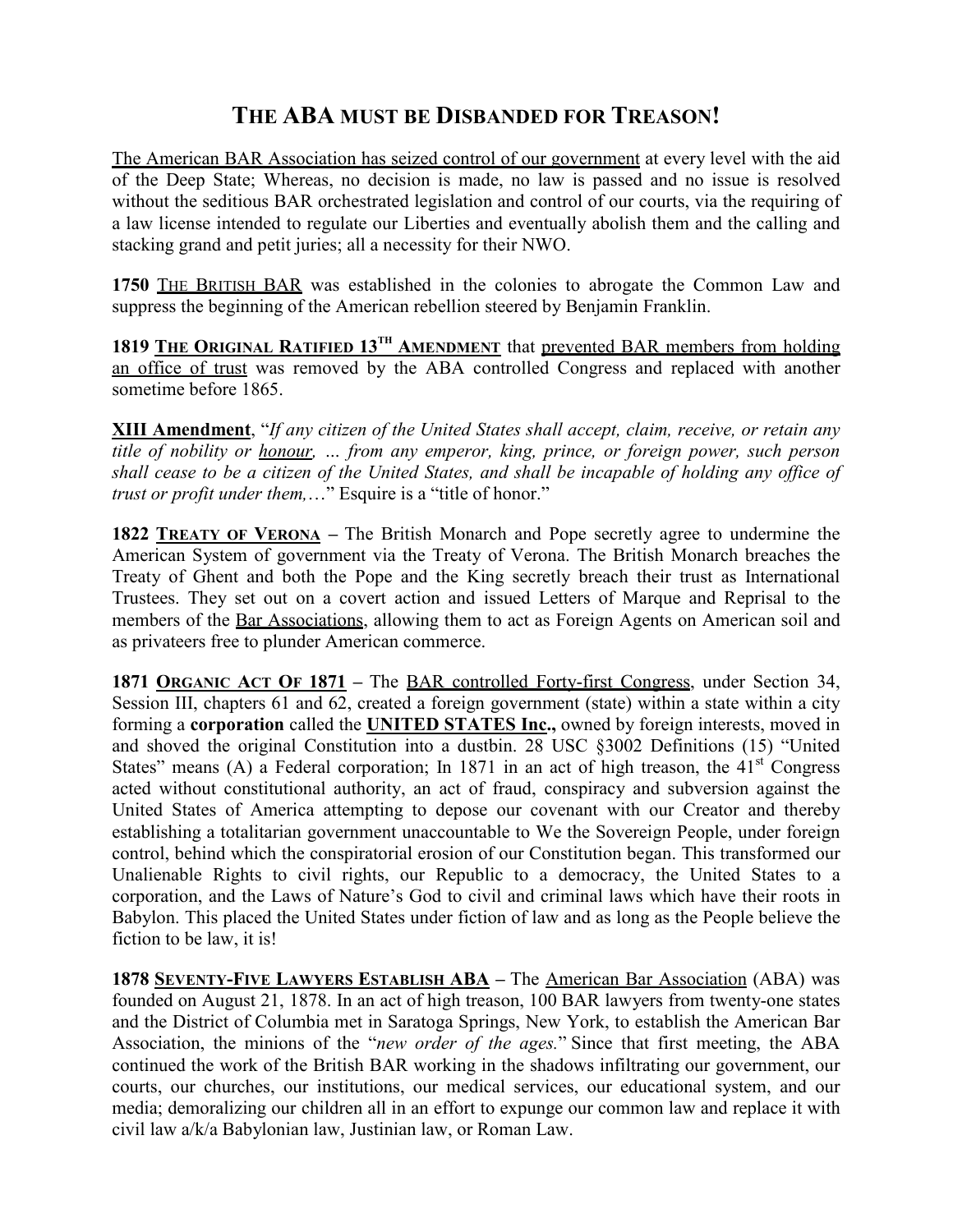THE ABA SCHOOLS, in an act of treason, teach that "In law," common law is the body of law derived from judicial decisions of courts and similar tribunals, claiming that the defining characteristic of "common law" is that it arises as precedent.

Whereas Common Law is "NOT" precedent or legislated law, where one size fits all, it is NOT civil law. Common Law a/k/a Natural Law is governed by "maxims," written in the heart. As we read in Romans 2:14-15, "*For when the Gentiles, which have not the law, do by nature the things contained in the law, these, having not the law, are a law unto themselves: Which show the work of the law written in their hearts, their conscience also bearing witness, and their thoughts the mean while accusing or else excusing one another*;"

The Federal Rules of Civil Procedure govern civil procedure in United States district courts. The FRCP are promulgated by the United States Supreme Court pursuant to the 1934 Rules Enabling Act in an act of treason exploiting the "Rules Enabling Act," by enacting treasonous uniform rules of procedure for the federal courts.

**1910 CONSPIRACY AT JEKYLL ISLAND** – in an act of high treason, six men – Nelson Aldrich, Abram Andrew, Henry Davison, Arthur Shelton, Frank Vanderlip and Paul Warburg – met at the Jekyll Island Club, off the coast of Georgia, to write a plan to reform the nation's banking system. The meeting and its purpose were closely guarded secrets, and participants did not admit that the meeting occurred until the 1930s. But, the plan written on Jekyll Island laid a foundation for what would eventually be the Federal Reserve System, created by the ABA controlled Congress.

**1913 FEDERAL RESERVE ACT** – The ABA controlled Congress passed the unconstitutional Federal Reserve Banking Act of 1913 that gave control of America's economy to a private corporation owned by foreign bankers who answer to no one and regulate the value of worthless notes of debt called the dollar, robbed We the People of our gold and bankrupted America. A conspiracy among Paul Warburg, Edward Mandell House, Woodrow Wilson, J.P. Morgan, Benjamin Strong, Otto Kahn, the Rockefeller family, the Rothschild family, and other European and American bankers which resulted in the founding of the U.S. Federal Reserve System which resulted in a takeover of the US economy, on behalf of the oligarchs. The Federal Reserve Act of 1913 defies Article 1, Section 8, Paragraph 5 of the United States Constitution by creating a "central bank of issue" for the United States. World War I, the Agricultural Depression of 1920, the Great Depression of 1929 were brought about by international banking interests in order to profit from conflict and economic instability.

**1922 BAR ATTEMPT TO ABOLISH GRAND JURIES** – In March 1922, in an act of high treason, the New York County Association of the Criminal BAR announced that it planned a vigorous state wide campaign to abolish the Grand Jury institution. Former district attorney Robert Elder called upon public prosecutors to take the initiative in replacing the "inefficiency, ignorance and traditional bias" of grand jurors, and Judge Thomas Crain of New York supported the movement. Testifying before the Committee of Law Enforcement of the American Bar Association, he observed that "a judge or some other man learned in statutes should participate in grand jury hearings." In Minnesota, attorney Paul J. Thompson urged his state to adopt the Wisconsin system of prosecution upon the order of a district attorney. In 1922 Judge Roscoe Pound and Felix Frankfurter conducted a survey of criminal justice in Cleveland and added the weight of expert testimony to those who sought to eliminate the use of grand juries. Pound and Frankfurter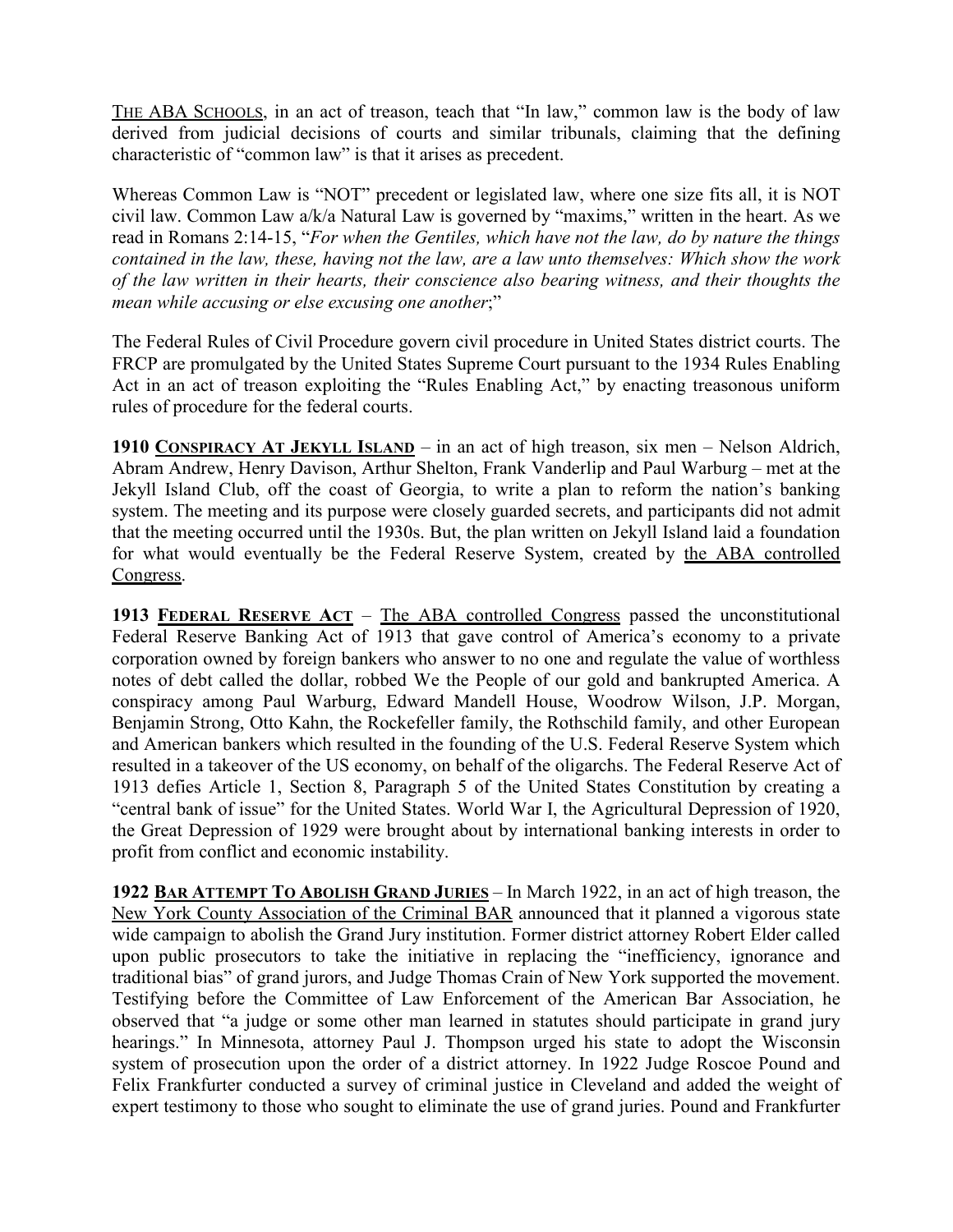reported that juries were inefficient and unnecessary, since trial courts (politically driven men) were quite capable of protecting Americans against executive tyranny.

**1933 WAR POWERS ACT** – The ABA controlled Congress passed "*The War Powers Act*," also referred to as the "War Powers Resolution," or the "War Powers Resolution of 1973," is a federal law that governs the president's power to bring the U.S. into an armed conflict without first obtaining authorization from Congress as required under Article I Section 8 Clause 11.

**1933 EMERGENCY BANKING ACT** – The ABA controlled Congress dissolved the United States Federal Government through the Emergency Banking Act on March 9, 1933.

**1933 GOLD CONFISCATION** – The ABA controlled Administration through Executive Order 6102, President Franklin Roosevelt signed into law on April 5, 1933 forbidding the holding of gold coin, gold bullion, and gold certificates by the People within the continental United States.

**1934 FEDERAL RESERVE** – An astounding exposure Congressman McFadden on the Federal Reserve Corporation Remarks in Congress, 1934; On May 23, 1933, Congressman, Louis T. McFadden, brought formal charges against the Board of Governors of the Federal Reserve Bank system, The Comptroller of the Currency and the Secretary of United States Treasury for numerous criminal acts, including but not limited to, conspiracy, fraud, unlawful conversion, and treason, all orchestrated by the ABA. "*Mr. Chairman, we have in this Country one of the most corrupt institutions the world has ever known. I refer to the Federal Reserve Board and the Federal Reserve Banks, hereinafter called the Fed. The United States has been ransacked and pillaged. Our structures have been gutted and only the walls are left standing.* The petition for Articles of Impeachment was thereafter referred to the Judiciary Committee and has yet to be acted on.

**1934 RULES ENABLING ACT** – The ABA controlled Congress abrogated the Law of the Land & replaced it with civil law giving the Supreme Court the power to make rules of procedure and evidence for federal courts "*in equity*."

**1938 US SUPREME COURT –** On September 16, 1938, eight of nine men, one resigned, the United States Supreme Court, steered by the subversive ABA, authored the Federal Rules of Civil Procedure, particularly Rule 2, thereby committing an act of Treason, where they said, "*The Supreme Court enacted uniform rules of procedure for the federal courts. Under the new rules, suits in equity and suits at common law were grouped together under the term "civil action,*" claiming that "*rigid application of common-law rules brought about injustice*." a/k/a civil law

**1944 BRETTON WOODS AGREEMENT** – The United States, steered by the subversive ABA, surrendered to centralized banking system. The prevailing economic system of the world is based on the Bretton Woods Agreement, which was established after the second world war. While all the countries thought that the economies of the world would boost and the people would have more money in their hands, little did they know that it was just a plan to destroy the currencies of the world by making the dollar the currency anchor of the world.

1947 CIA & NSA – The ABA controlled Congress created a National police state surveillance grid.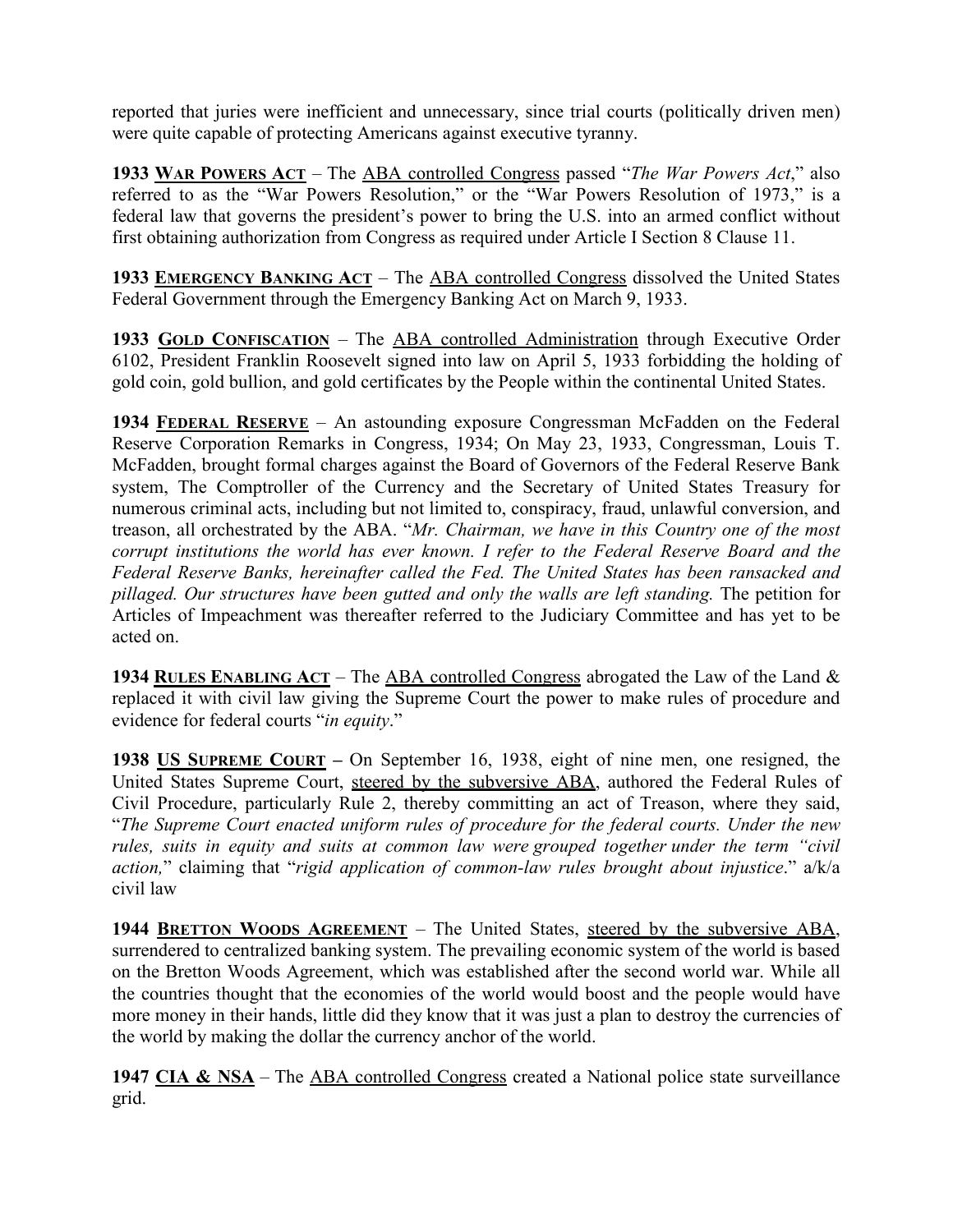**1950 REPORT ON THE NATIONAL LAWYERS GUILD** – Revealed a ABA communist plot to destroy America.

**1954 INTERNAL REVENUE CODE** – Created by the ABA controlled Congress provided for an unlawful tax on personal income and created a debtor's prison for those who refused to pay such a slave tax.

**1954 THE DODD REPORT** – To the Reece Committee on Foundations concerning un-America activities in government; the findings of the Reece Committee were very revealing. It was found out that the big foundations structured and steered by the ABA were promoting internationalism and collectivism. By their subversive funding activities they posed a clear threat to our American Republic and way of life. The foundations were monumental in shaping the education and foreign policy of the United States and not only this but the foundations had their presence in all areas of society and in some areas had become more powerful than the federal government. Research and experimental stations were established at selected Universities, notably Columbia, Stanford, and Chicago. Here some of the worst mischief in recent education was born. In these Rockefeller and Carnegie established vineyards worked many of the principal characters in the story of the suborning of American education. Here foundations nurtured some of the most ardent academic advocates of upsetting the American system and supplanting it with a Socialist state.

**1971 SOUTHERN POVERTY LAW CENTER (SPLC)** – In acts of high treason and lies the SPLC Intelligence Report, proclaiming to be the nation's preeminent periodical monitoring the radical right in the United States, is fueling all government agencies and police departments into believing that anyone that uses specific words like militia, sovereign, oath keepers, constitution, patriots and even founding fathers, to name just a few, are armed, radicals and dangerous cop killers, whose names are put on the terrorist watch list. This agitation often causes police to overreact with excessive force and on a few occasions respond by SWAT when these words are used at traffic stops. Much of the over-reaction that fuels the police comes from *that spews forth the lies of the* Southern Poverty Law Center to unsuspecting law-enforcement agencies and departments. The SPLC is an arm of the BAR whose purpose is to excite violence by federal agents and police upon We the Sovereign People who are trying to make sense of our out of control federal judiciary and be free.

**1993 JAMES TRAFICANT'S BANKRUPTCY SPEECH** – Speaker-Rep. James Traficant, Jr. (Ohio) addressing the House revealing the bankruptcy of the United States into the Congressional Record. All United States Offices, Officials, and Departments are now operating within a de facto status in name only under Emergency War Powers. With the Constitutional Republican form of Government now dissolved, the receivers of the Bankruptcy have adopted **a new form of government for the United States**. This new form of government is known as a **Democracy**, being an established Socialist/Communist order under a new governor for America, [referring to the Organic Act of 1871].

**US CONSTITUTION ARTICLE III SECTION 3**: Treason against the United States, shall consist only in levying war against them, or in adhering to their enemies, giving them aid and comfort. No person shall be convicted of treason unless on the testimony of two witnesses to the same overt act, or on confession in open court.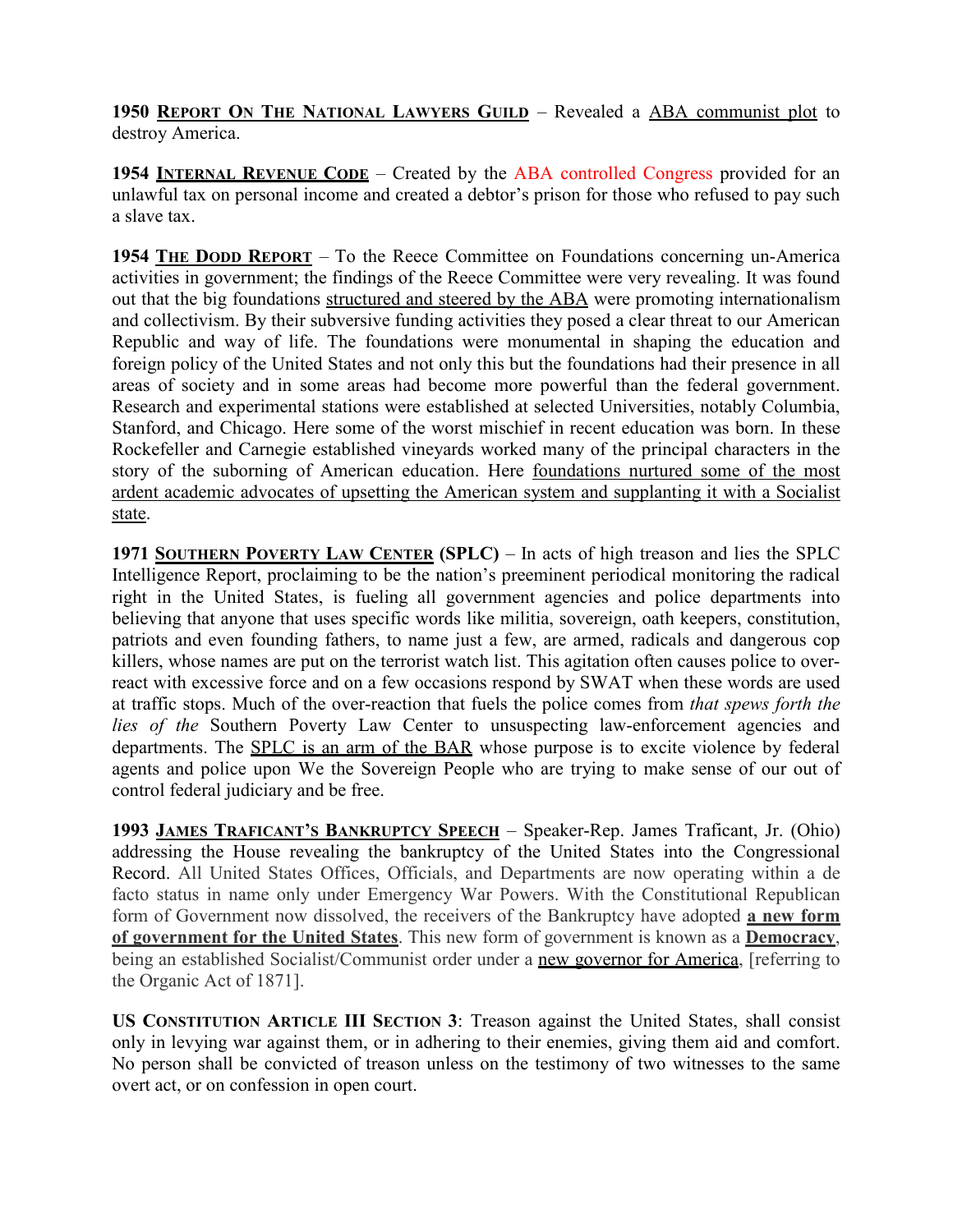**18 U.S. CODE § 2385 ADVOCATING OVERTHROW OF GOVERNMENT:** Whoever, with intent to cause the overthrow or destruction the government of the United States or the government of any State, Territory, District or Possession thereof, or the government of any political subdivision therein, **prints**, **publishes**, **edits**, **issues**, **circulates**, **sells**, **distributes**, or **publicly displays any written or printed matter advocating**, **advising**, or **teaching** the duty, **necessity**, **desirability**, or **propriety** of **overthrowing** or **destroying** any **government** in the United States by force or violence, or attempts to do so; … shall be fined under this title or imprisoned not more than twenty years, or both, and shall be ineligible for employment by the United States or any department or agency thereof, for the five years next following his conviction.

**18 U.S. CODE §2381 - TREASON:** Whoever, owing allegiance to the United States, levies war against them or adheres to their enemies, giving them aid and comfort within the United States or elsewhere, is guilty of treason and shall suffer death, or shall be imprisoned not less than five years and fined under this title but not less than \$10,000; and shall be incapable of holding any office under the United States.

In conclusion the truth is that the "Revolutionary War" never ended it only continued covertly. Whereas the British BAR worked tirelessly to destroy the United States until in 1871 the deep state was firmly established in Washington DC and the traitorous British BAR transformed into the American Bar Association (ABA) in 1878. We have been living in a wellcrafted fiction that has changed our Republic into a democracy, our Common Law into civil law, our unalienable rights into privileges, our Law Courts into chancery courts all while the People are totally unaware that they have lost control of their own government because they have no memory of these things!

A paradigm shift from fiction to reality is eminent! We stand at the precipice with a window of opportunity to take back control of our government. In order to be transformed from slavery to Liberty we must abolish the traitorous political parties and the American BAR Association. And this can only be accomplished by the People through Committees of Safety.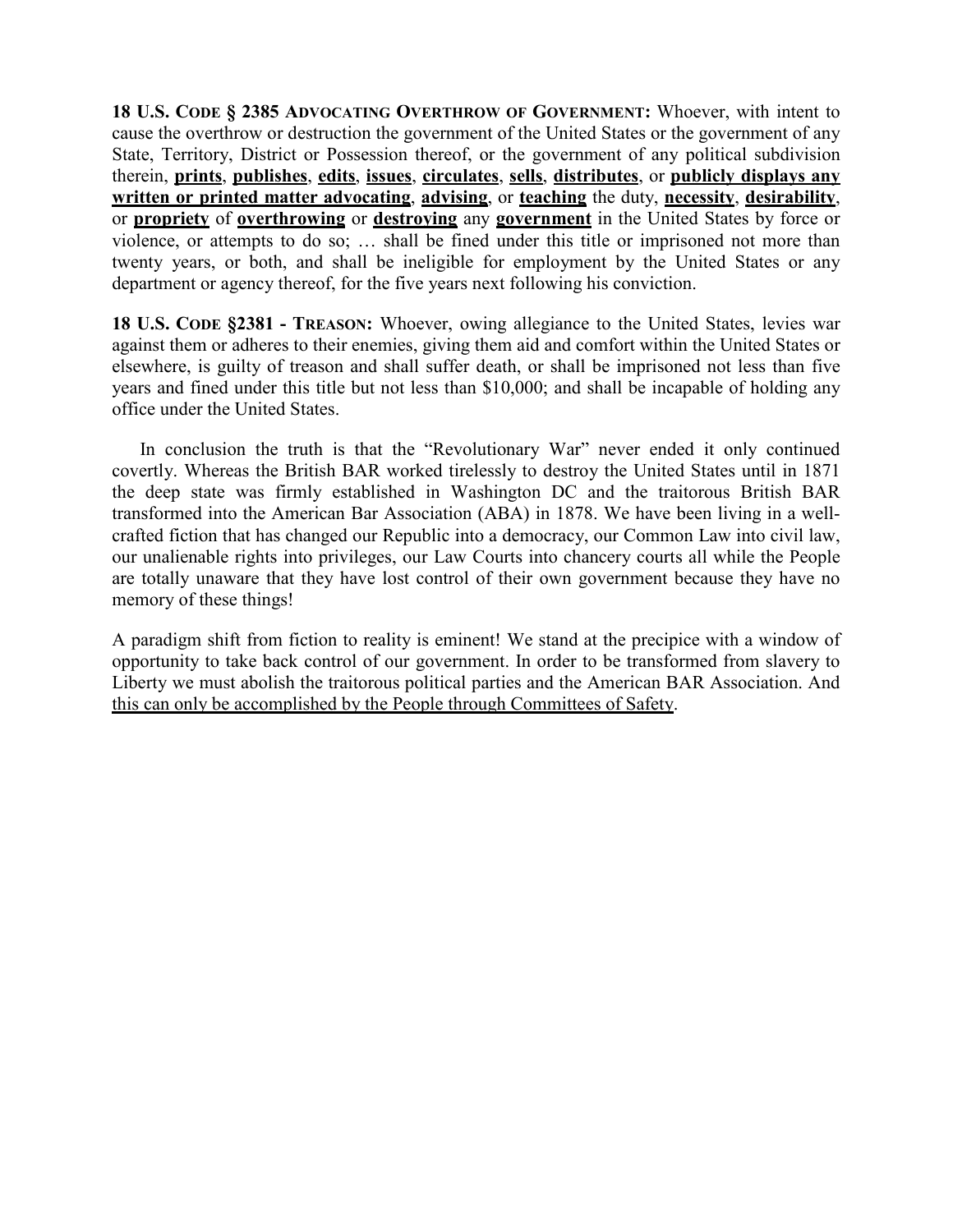## **WE THE PEOPLE ARE SOVEREIGN**

**SOVEREIGN:** *A person, body, or state in which independent and supreme authority is vested; a chief ruler with supreme power; a king or other ruler with limited power*.

**PREAMBLE TO THE CONSTITUTION:** "*We the people of the United States, in order to form a more perfect union, establish justice, insure domestic tranquility, provide for the common defense, promote the general welfare, and secure the blessings of liberty to ourselves and our posterity, do ordain and establish this Constitution for the United States of America*."

"The very meaning of 'sovereignty' is that the decree of the sovereign makes law."<sup>1</sup>

Indeed, the Supreme Sovereign of the Universe is natures God, who commanded His people in Genesis 1:10  $\&$  28 to subdue the earth [land] which means to bring it into subjection, under the Law. And we did that when we declared the "laws of Natures God" to be the "Supreme Law of the Land. Only the People exercising their sovereign authority over government through Committees of Safety (the real Committeemen) and Grand and Petit juries can this be accomplished. And ONLY THEN WILL WE HAVE "GOVERNMENT BY CONSENT," and not before.

Article VI paragraph 2: *This Constitution, and the laws of the United States which shall be made in pursuance thereof; and all treaties made, or which shall be made, under the authority of the United States, shall be the supreme law of the land; and the judges in every state shall be bound thereby, anything in the Constitution or laws of any State to the contrary notwithstanding*.

**DECLARATION OF INDEPENDENCE:** When in the Course of human events, it becomes necessary *for one people to dissolve the political bands which have connected them with another, and to assume among the powers of the earth, the separate and equal station to which the Laws of Nature and of Nature's God entitle them, a decent respect to the opinions of mankind requires that they should declare the causes which impel them to the separation.* 

*We hold these truths to be self-evident, that all men are created equal, that they are endowed by their Creator with certain unalienable Rights, that among these are Life, Liberty and the pursuit of Happiness.--That to secure these rights, Governments are instituted among Men, deriving their just powers from the consent of the governed, --That whenever any Form of Government becomes destructive of these ends, it is the Right of the People to alter or to abolish it, and to institute new Government, laying its foundation on such principles and organizing its powers in such form, as to them shall seem most likely to effect their Safety and Happiness*.

**PEOPLE ARE SOVEREIGN** and can only be tried in courts of law by fellow sovereigns and not bureaucrats [political tribunals, a/k/a judges]. "The doctrine of **Sovereign Immunity is one of the Common-Law immunities and defenses that are available to the Sovereign**."<sup>2</sup>

"**Supreme sovereignty is in the people**, no authority can, on any pretense whatsoever, be exercised over the citizens of this state, but such as is or shall be derived from and granted by the people."<sup>3</sup>

 1 American Banana Co. v. United Fruit Co., 29 S.Ct. 511, 513, 213 U.S. 347, 53 L.Ed. 826, 19 Ann.Cas. 1047.

 $2$  Yick Wo v. Hopkins, 318 US 356, 371 and Terry v. Ohio, 392 US 1, 40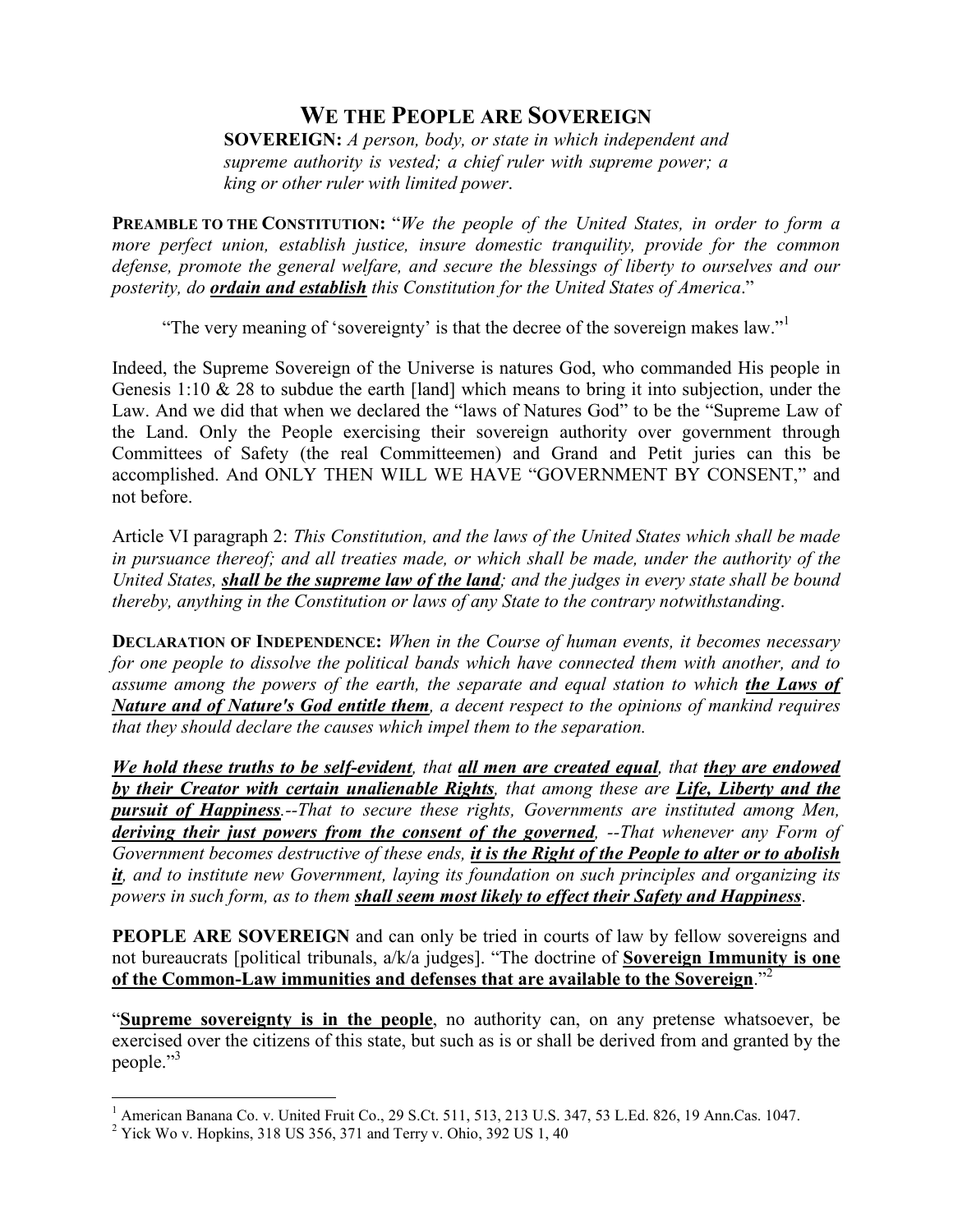"In United States, **sovereignty resides in people**. The Congress cannot invoke the sovereign power of the People to override their will as thus declared [Constitution]."<sup>4</sup>

"The people of this [United] State[s], as the successors of its former sovereign, are entitled to all the rights which formerly belonged to the King by his prerogative."<sup>5</sup>

"It is the public policy of the[se] state[s] that public agencies exist to aid in the conduct of the people's business. The **people do not yield their sovereignty to the agencies which serve them**. At the Revolution, the sovereignty devolved on the people; and they are truly the sovereigns of the country, but they are sovereigns without subjects with none to govern but themselves."<sup>6</sup>

 "Sovereignty itself is, of course, not subject to [positive] law [a/k/a statutes], for it is the author and source of [legislated] law; but in our system, while sovereign powers are delegated to the agencies of government, sovereignty itself remains with the people, by whom and for whom all government exists and acts And the Law (Constitution) is the definition and limitation of power."<sup>7</sup>

"*In America, the people govern, the people rule, and the people are sovereign. I was elected not to take power, but to give power to the American people, where it belongs; If the righteous many, do not confront the wicked few, then evil will triumph*."– President Trump address to the United Nations on September 19, 2017.

If the People do not have 100% Control of the Political and Judicial processes they cannot have "Government by Consent." George Washington said, "*Parties are your worst enemy and will subvert the power of the people and usurp for themselves the reins of government*."

Thomas Jefferson said, "*The Constitution is a mere thing of wax in the hands of the judiciary, which they may twist and shape into any form they please.<sup>8</sup> The germ of dissolution of our federal government is in the constitution of the federal Judiciary; an irresponsible body (for impeachment is scarcely a scare-crow) working like gravity by night and by day, gaining a little today and a little tomorrow, and advancing its noiseless step like a thief, over the field of jurisdiction, until all shall be usurped*."<sup>9</sup>

Socialist lawyers, a/k/a progressives, have dominated our legislation since the beginning of the twentieth century and our judiciary since at least 1948. These socialists will argue that the People are 'not' sovereign, and that we are subject to their fiction of law.<sup>10</sup> If we are subject to their

<sup>&</sup>lt;sup>3</sup> NEW YORK CODE - N.Y. CVR. LAW § 2 : NY Code - Section 2:

<sup>4</sup> Perry v. US, 294 U.S330

 $<sup>5</sup>$  Lansing v. Smith, 4 Wend. 9 (N.Y.) (1829), 21 Am.Dec. 89 10C Const. Law Sec. 298; 18 C Em.Dom. Sec. 3, 228;</sup> 37 C Nav.Wat. Sec. 219; Nuls Sec. 167; 48 C 15 Wharves Sec. 3, 7.

<sup>6</sup> CHISHOLM v. GEORGIA (US) 2 Dall 419, 454, 1 L Ed 440, 455 @DALL (1793) pp471-472.

<sup>&</sup>lt;sup>7</sup> Yick Wo v. Hopkins, 118 US 356, 370

<sup>8</sup> Letter to Judge Spencer Roane, Sept. 6, 1819

<sup>9</sup> Letter to Charles Hammond, August 18, 1821

<sup>&</sup>lt;sup>10</sup> **FICTION OF LAW** – "*Something known to be false is assumed to be true*." Ryan v. Motor Credit Co., 130 N.J.Eq. 531, 23 A.2d 607, 621. "…*that statutes which would deprive a citizen of the rights of person or property without a regular trial, according to the course and usage of common law, would not be the law of the land*". Hoke vs. Henderson,15, N.C.15,25 AM Dec 677.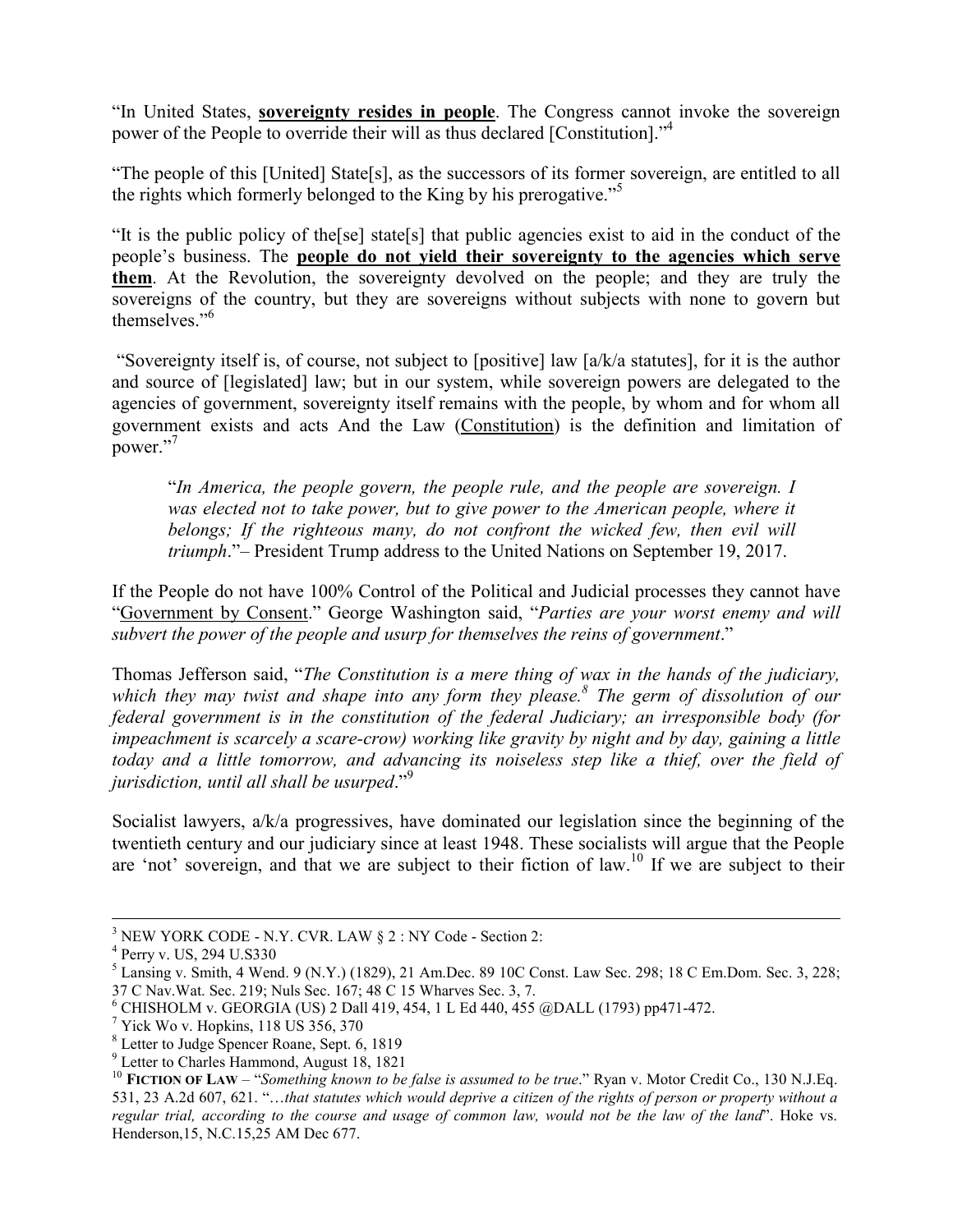legislated will, a/k/a law, we are not sovereign. If we are not sovereign, there is no Liberty and thereby, we have been robbed of our American Heritage.

**United States Supreme Court:** "*'Sovereignty' means that the decree of sovereign makes law,*  and foreign courts cannot condemn influences persuading sovereign to make the decree."<sup>11</sup>

We the People ordained and established the Constitution for the United States of America.<sup>12</sup> We the People vested Congress with statute making powers.<sup>13</sup> We the People defined and limited that power of statute making.<sup>14</sup> We the People limited law making powers to ourselves alone.<sup>15</sup> We the People did not vest the Judiciary with law making powers. We the People are the "Judicial Tribunal" (Jury) having attributes and exercising functions independently of the person of the magistrate designated generally to hold it, and proceeding according to the course of Natural Law."<sup>16</sup>

Thomas Jefferson said, "*The constitutions of most of our states assert that all power is inherent in the people, that they may exercise it by themselves, in all cases to which they think themselves competent, as in electing their functionaries executive and legislative, and deciding by a jury of themselves, both fact and law, in all judiciary cases in which any fact is involved*."<sup>17</sup>

Samuel Adams said, "*The natural liberty of man is to be free from any superior power on Earth, and not to be under the will or legislative authority of man, but only to have the law of nature for his rule*."

The United States Supreme Court said,<sup>18</sup> "*The decisions of a superior court: may only be challenged in a court of appeal. The decisions of an inferior court are subject to collateral attack. In other words, in a superior court one may sue an inferior court directly, rather than resort to appeal to an appellate court. Decision of a court of record may not be appealed. It is binding on ALL other courts. However, no statutory or constitutional court (whether it be an appellate or Supreme Court) can second guess the judgment of a court of record. "The judgment of a court of record, whose jurisdiction is final, is as conclusive on all the world as the judgment of this court would be. It is as conclusive on this court as it is on other courts. It puts an end to inquiry concerning the fact, by deciding it*."

<u>.</u>

<sup>&</sup>lt;sup>11</sup> Moscow Fire Ins. Co. of Moscow, Russia v. Bank of New York & Trust Co., 294 N.Y.S. 648, 662, 161 Misc. 903. <sup>12</sup> We the people of the United States, in order to form a more perfect union, establish justice, insure domestic tranquility, provide for the common defense, promote the general welfare, and secure the blessings of liberty to ourselves and our posterity, do ordain and establish this Constitution for the United States of America. Preamble.

**<sup>13</sup> Article I Section 1:** ALL LEGISLATIVE POWERS herein granted shall be vested in a Congress of the United States, which shall consist of a Senate and House of Representatives.

**<sup>14</sup> Article I Section 8:** To make all laws which shall be necessary and proper for carrying into execution the foregoing powers, and all other powers vested by this Constitution in the government of the United States, or in any department or officer thereof.

 $15$  "Sovereignty itself is, of course, not subject to law, for it is the author and source of law; but in our system, while sovereign powers are delegated to the agencies of government, sovereignty itself remains with the people, by whom and for whom all government exists and acts And the law is the definition and limitation of power…" Yick Wo v. Hopkins, 118 US 356, 370 Quotiens dubia interpretatio libertatis est, secundum libertatem respondendum erit.

 $^{16}$  Jones v. Jones, 188 Mo.App. 220, 175 S.W. 227, 229; Ex parte Gladhill, 8 Metc. Mass., 171, per Shaw, C.J. See, also, Ledwith v. Rosalsky, 244 N.Y. 406, 155 N.E. 688, 689.

 $17$  Thomas Jefferson, letter to John Cartwright; June 5, 1824.

<sup>&</sup>lt;sup>18</sup> Ex parte Watkins, 3 Pet., at 202-203. cited by SCHNECKLOTH v. BUSTAMONTE, 412 U.S. 218, 255 (1973).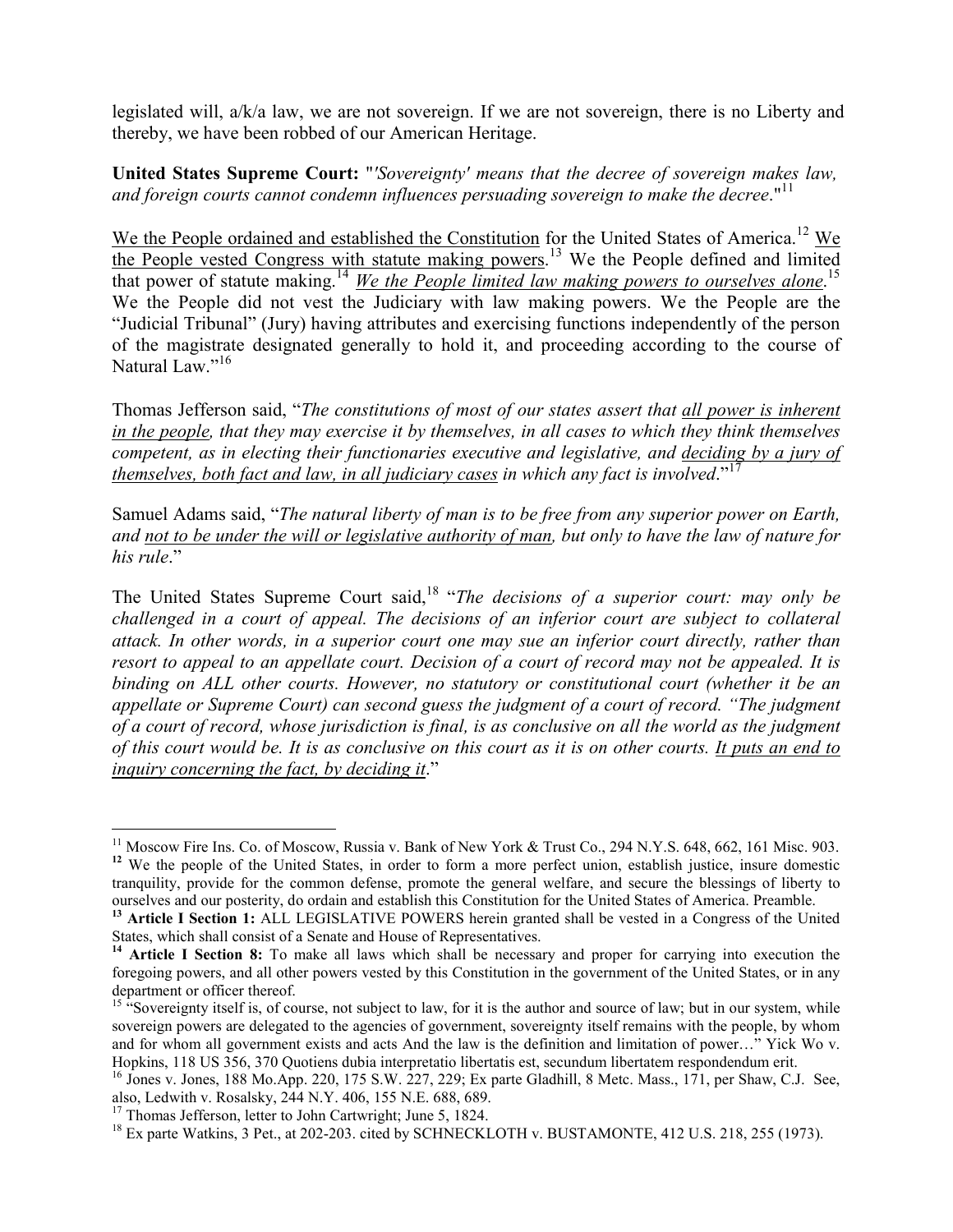## **REPUBLIC -V- DEMOCRACY**

Article IV Section 4: *The United States shall guarantee to every state in this union a REPUBLICAN form of government, and shall protect each of them against invasion*;

There are 5 basic form**s** of government they are; (1) Monarchy (rule by one person), (2) Oligarchy (rule by a small handful of people), (3) Democracy (rule by majority of the citizens), (4) Republic (rule by law), and (5) Anarchy (no government, mob rule).

Presently, there are 159 Republics in the world among them are China, Russia, Korea, Iran, Iraq, and Cuba. What they all have in common along with all Monarchies, Democracies, Oligarchies, and Anarchy is "Rule by man. Democracies always lead to mob rule and eventually transforms to an Oligarchy often hidden behind the façade democratic republic, peoples republic, socialism, Marxism, communism or democracy, to name a few.

Thomas Jefferson rediscovered a unique type of Republic one ruled by "Natures God" and not man, mirrored under Israel that was established by God through Moses in 1400 BC. This was demonstrated by Jefferson and Franklin proposed Seals that express Israel's Exodus out of Egypt. Jefferson added a back side of the Seal representing Israel's Common Law brought to Brittan in the  $5<sup>th</sup>$  century by two Anglo Saxons named Hengist and Horsa from the Germanic tribes from the north. Unfortunately the two sided seal of the United States were represented by Rome (eagle) and Egypt (pyramid) whose law traces back to Babylon the exact opposite of Israel.

While trying to discover a form of government John Adams wrote that: "*Democracy never lasts*  long. It soon wastes, exhausts, and murders itself. There was never a democracy that did not *commit suicide*." Our Founding Fathers reviled democracy and gave their posterity a Republic, as Thomas Jefferson said: "*The Republican is the only form of government which is not eternally at open or secret war with the rights of mankind*."

- Edmund Burke "*Of this I am certain, that in a democracy the majority of the citizens is capable of exercising the most cruel oppression upon the minority..."*
- Thomas Jefferson "*A democracy is nothing more than mob rule, where 51 percent of the people may take away the rights of the other 49 percent*."
- Benjamin Franklin "*Democracy is two wolves and a lamb voting on what to have for lunch. Liberty is a well-armed lamb contesting the vote*." Winston Churchill – "*The best argument against democracy is a five-minute conversation with the average voter*."
- Aristotle "*Unlimited democracy is, just like oligarchy, a tyranny spread over a large number of people*."
- **Federalist No. 1, Hamilton**: "*The necessity of a government at least equally energetic with the one proposed, to the attainment of this object; the conformity of the proposed constitution*  to the true principles of a Republican Government in its equivalence to our state *constitutions*."<sup>19</sup>
- **Federalist No. 10, Madison**: "*Democracies have ever been spectacles of turbulence and contention; have ever been found incompatible with personal security or the rights of*

<sup>-</sup><sup>19</sup> **The Federalist Papers:** FEDERALIST: No. 1 General Introduction For the Independent Journal; HAMILTON [page 8].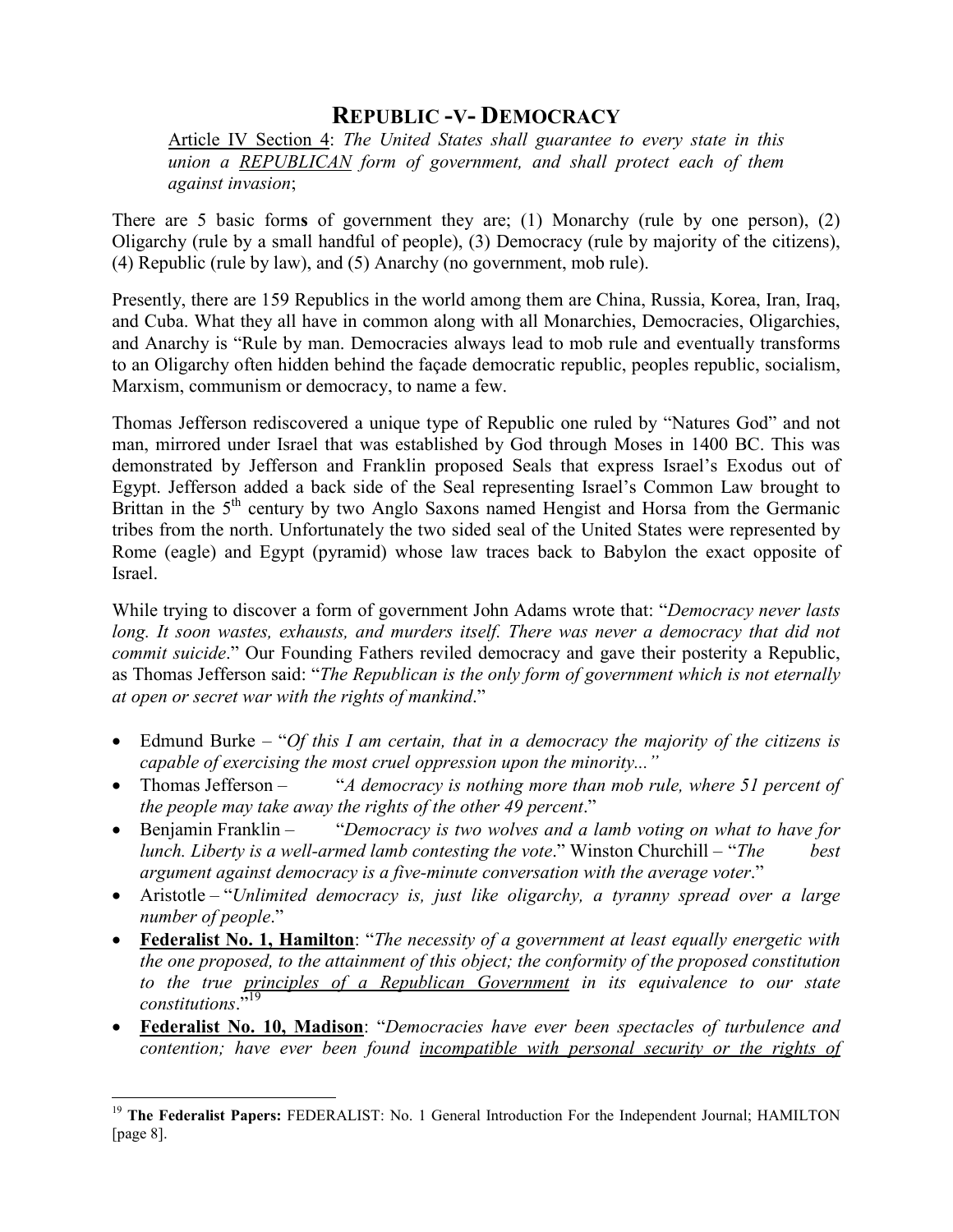*property; and have in general been as short in their lives as they have been violent in their deaths*."

- **Federalist No. 10, Madison**: "*Democracies have, in general, been as short in their lives as they have been violent in their deaths*."
- **Anti-Federalist No. 10**: "*True democrats are in general fanatics and enthusiasts, and some few sensible, charming madmen*."
- **Anti-Federalist No. 18-20**: "*A confederacy of republics must be the establishment in America, or we must cease altogether to retain the republican form of government. From the moment we become one great republic, either in form or substance, the period is very shortly removed when we shall sink first into monarchy, and then into despotism. ... Before we establish a government, whose acts will be the supreme law of the land, and whose power will extend to almost every case without exception, we ought carefully to guard ourselves by a bill of rights, against the invasion of those liberties which it is essential for us to retain, which it is of no real use for government to deprive us of; but which, in the course of human events, have been too often insulted with all the wantonness of an idle barbarity*."<sup>20</sup>
- **Federalist No. 48**: "*In a democracy, where a multitude of people exercise in person the legislative functions, and are continually exposed, by their incapacity for regular deliberation and concerted measures, to the ambitious intrigues of their executive magistrates, tyranny may well be apprehended, on some favorable emergency, to start up in the same quarter*." <sup>21</sup>
- **Anti-Federalist No. 74**: "*There is not a tincture*<sup>22</sup> of democracy in the proposed constitution, *except the nominal elections... Every freeman of America ought to hold up this idea to himself that he has no superior but God and the laws*."<sup>23</sup>

Auberon Herbert, a 19th century British politician and writer described democracy like this: "*Five men are in a room. Because three men take one view and two another, have the three men any moral right to enforce their view on the other two men? What magical power comes over the three men that because they are one more in number than the two men, therefore they suddenly become possessors of the minds and bodies of these others? As long as they were two to two, so long we supposed each man remained master of his own mind and body; but from the moment that another man, acting Heaven only knows from what motives, has joined himself to one party or the other, that party has become straightaway possessed of the souls and bodies of the other*  party. Was there ever such a degrading and indefensible superstition? Is it not the true lineal *descendent of the old superstitions about emperors and high priests and their authority over the souls and bodies of men*?"

We constantly hear Congressmen, Senators, Presidents, and even United States Supreme Court Justices refer to America as a democracy. Are our elected servants that ignorant of our Constitution, our History, and our Heritage? Or is there a methodical covert conspiracy hell-bent

 $\overline{a}$ 

<sup>20</sup> **Antifederalist** No. 18-20 WHAT DOES HISTORY TEACH? (PART 1) "AN OLD WHIG," taken from The Massachusetts Gazette, November 27, 1787, as reprinted from the [Philadelphia] Independent Gazetteer: [Page 46].

<sup>&</sup>lt;sup>21</sup> The Federalist Papers: No. 48. These Departments Should Not Be So Far Separated as to Have No Constitutional Control Over Each Other From the New York Packet. Friday, February 1, 1788. MADISON. [page 222].

An indication that something has been present.

<sup>&</sup>lt;sup>23</sup> Antifederalist No. 74 THE PRESIDENT AS MILITARY KING "PHILADELPHIENSIS," who was influenced by Thomas Paine (in "Common Sense), wrote the following selection. It is taken from 3 essays which appearing February 6 & 20, and April 9 of 1788 in either The Freeman's Journal or, The North-American Intelligencer. [Page 197].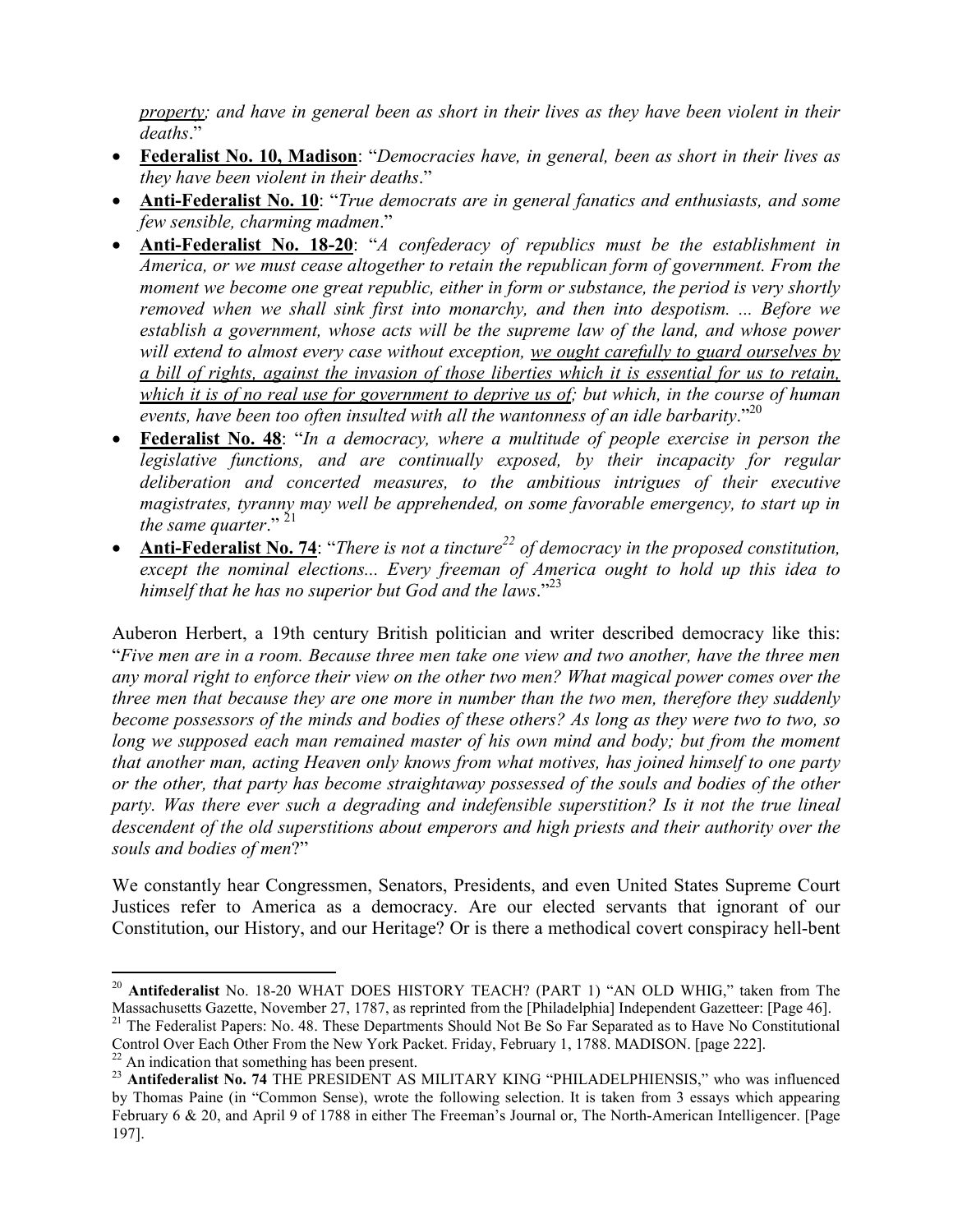on destroying our Republic? Just how close are we? Or should I say how close were we? I think the following says it all when President Barack Obama during the 2016 White House Correspondents' Dinner where he predicted Hillary Clinton's presidency in 2017 said;

#### "*The end of the republic has never looked better*."<sup>24</sup>

And then the unexpected happened, by God's mercy and divine providence the coup failed and President Trump was elected in her stead and declared in contrast; "*In America, the people govern, the people rule, and the people are sovereign. I was elected not to take power, but to give power to the American people where it belongs*."<sup>25</sup>

Elected and appointed servants are creatures of the law, a/k/a the United States Constitution. Whereas, "We the People" as sovereigns are subservient to the laws of Natures God alone. Not civil law! Not equity! "We the People" ordained and established the Constitution for the United States of America and thereby vesting a clipped sovereignty to Congress under Article I, the President under Article II, and the Supreme Court under Article III, this is the Supreme Law of the Land.

As a consequence, "We the People" are above the Constitution whereas the aforesaid three branches of government are bound under the Constitution and thereby restricted (clipped) in authority and jurisdictions. We have not vested Congress with the authority to legislate our behavior. All legislative statutes, codes, and regulations implemented in equity courts are for elected, appointed and hired government servants alone and commercial activities.

Black's Law defines a democracy as that form of government in which the sovereign power resides in and is exercised by the whole body of free citizens, as distinguished from a monarchy, aristocracy, or oligarchy. According to the theory of a pure democracy, every citizen should participate directly in the business of governing, and the legislative assembly should comprise the whole people. Of course this is not possible and if it were, without a Constitution this would be "mob rule."

Representative Democracy, being a government liberated from a Constitution, would place "We the People" under the thumb of the legislators, the judiciary and the administration that would then have the power to give or take the Peoples rights at will. Such a government would not be able to sustain three separate and equal branches one would eventually subdue the others. Nor would a democracy permit a government by consent of the People. A representative democracy will always become an oligarchy which is a small group of people having control of a country behind what appears to be a democracy. Not unlike the Deep State in the United States today because "We the People" being ignorant of our heritage and having been told for more than 100 years by our servant government who have become our masters that we are a democracy and the populous believe.

"*With the introduction of Representative Democracy, which is a form of government where the "powers of the sovereignty" are delegated to a body of men, elected from time to time, who exercise them for the benefit of the whole nation*."<sup>26</sup> With such a democracy unshackled by Law (Constitution) the results would be absolute tyranny.

 $\overline{a}$ <sup>24</sup> President Barack Obama during the 2016 White House Correspondents' Dinner.

<sup>25</sup> Sep 25, 2018, President Donald Trump **Addressing the United Nations General Assembly in New York.** 

 $26$  1 Bouv. Inst. no. 31.